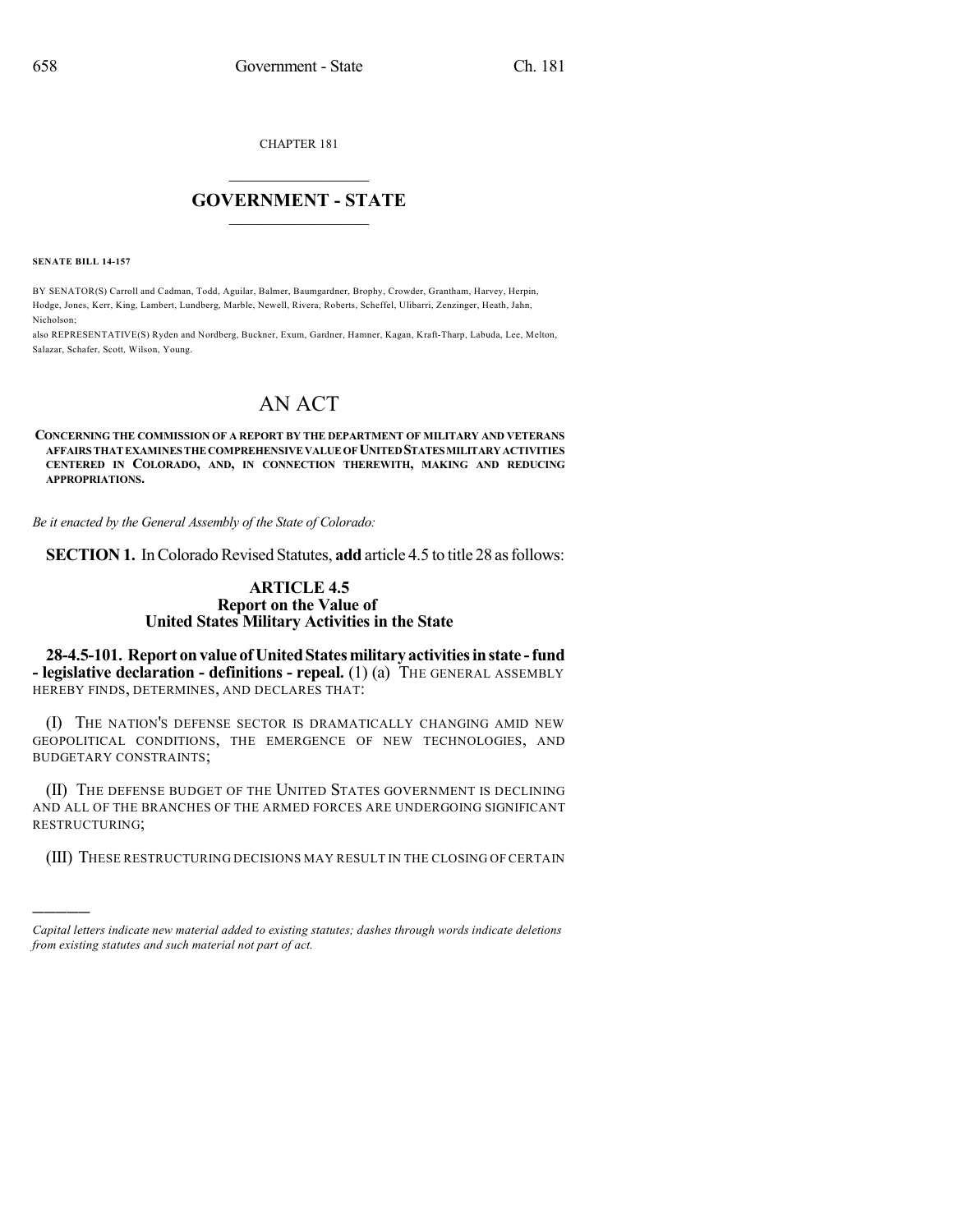BASES OR INSTALLATIONS AND THE RELOCATION OR ELIMINATION OF VARIOUS UNITS AND COMMANDS ACROSS THE NATION;

(IV) THESE CUTS IN THE DEFENSE BUDGET COULD LEAD TO THE CREATION OF A NEW FEDERAL BASE REALIGNMENT AND CLOSURE COMMISSION OR SIMILAR RESTRUCTURING PROCESSES OVER THE NEXT SEVERAL YEARS;

(V) THE ANALYTICAL PROCESS THAT WAS USED BY THE DEFENSE BASE CLOSURE AND REALIGNMENT COMMISSION, REFERRED TO IN THIS SUBSECTION  $(1)$  AS "BRAC", IN 2005 REQUIRED RECOMMENDATIONS TO BE BUILT AROUND THREE CONSIDERATIONS:CERTIFIED DATA, A TWENTY-YEAR FORCE STRUCTURE PLAN,AND MILITARY VALUE SELECTION CRITERIA.THE MILITARY VALUE CRITERIA USED IN 2005 WERE CURRENT AND FUTURE MISSION CAPABILITIES; AVAILABILITY AND CONDITION OFLAND,FACILITIES,AND AIRSPACE;THE ABILITY TO ACCOMMODATE CONTINGENCY, MOBILIZATION, SURGE, AND FUTURE TOTAL FORCE REQUIREMENTS; AND THE COST OF OPERATIONS AND MANPOWER IMPLICATIONS. IT IS ANTICIPATED THAT, IN CONNECTION WITH ANY FUTURE BRAC COMMISSION OR SIMILAR RESTRUCTURING PROCESS, THE FIRST FOUR MILITARY VALUE CRITERIA WILL CONTINUE TO RECEIVE THE GREATEST WEIGHT IN THE CONSIDERATION OF RELEVANT CRITERIA.

(VI) MOREOVER, THE UNITED STATES CONGRESS MANDATED THAT FOUR ADDITIONAL CRITERIA BE USED IN THE ANALYTICAL PROCESS: THE COST AND SAVINGS OF THE BRAC COMMISSION RECOMMENDATIONS; THE ECONOMIC IMPACT ON THE AFFECTED COMMUNITIES; THE IMPACT ON COMMUNITIES'INFRASTRUCTURE; AND THE ENVIRONMENTAL IMPACT;

(VII) ANY SUCH RESTRUCTURING PROCESSES WILL MEAN THAT SOME STATES AND LOCAL COMMUNITIES WILL BE FAVORED IN THE COMPETITION TO RETAIN, MAINTAIN, OR EXPAND VARIOUS MILITARY MISSIONS, BASES, INSTALLATIONS, UNITS, OR COMMANDS WITHIN THEIR BORDERS THAN OTHER STATES OR COMMUNITIES;

(VIII) COLORADO HAS A PROUD HISTORY OF SUPPORTING ITS MILITARY INSTALLATIONS, SERVICE MEMBERS, AND THEIR FAMILIES. THE STATE'S MILITARY INSTALLATIONS, INCLUDING FORTCARSON,BUCKLEY, PETERSON, AND SCHRIEVER AIR FORCE BASES, CHEYENNE MOUNTAIN AIR FORCE STATION, GREELEY AIR NATIONAL GUARD STATION, THE UNITED STATES AIR FORCE ACADEMY, THE READINESS CENTERS OF THECOLORADO ARMY NATIONALGUARD AND THE UNITED STATES ARMY RESERVE, AND THE HIGH-ALTITUDE ARMY NATIONAL GUARD AVIATION TRAINING SITE PLAY A SIGNIFICANT ROLE IN SECURING THE NATION AGAINST THREATS FROM ABROAD AND RESPONDING TO DOMESTIC EMERGENCIES IN ADDITION TO ASSUMING A CRITICAL FUNCTION IN THE COMMUNITIES IN WHICH THEY ARE LOCATED AND IN THE STATE'S ECONOMY OVERALL. THE UNITED STATES NORTHERN COMMAND, HEADQUARTERED AT PETERSON AIR FORCE BASE, IS CHARGED WITH, AMONG OTHER TASKS, PROTECTING THE TERRITORY AND NATIONAL INTERESTS OF THE UNITED STATES WITHIN NORTH AMERICA. IN ADDITION TO THE IMPACTS THESE FACILITIES HAVE ON THE STATE'S ECONOMY, THE DEPARTMENT OF DEFENSE ENTERS INTO NUMEROUS CONTRACTS WITH BUSINESSES AND EDUCATIONAL FACILITIES IN THE STATE FOR THE PROVISION OF RESEARCH, EQUIPMENT, AND OTHER SERVICES. WITH THE STRONG COORDINATION AND SUPPORT PROVIDED BY THE OFFICE, THE STATE IS A MAJOR FOCUS OF ACTIVITY BY DEFENSE CONTRACTORS, MEASURED IN TERMS OF BOTH THE NUMBERS OF SUCH CONTRACTORS AND THE SCOPE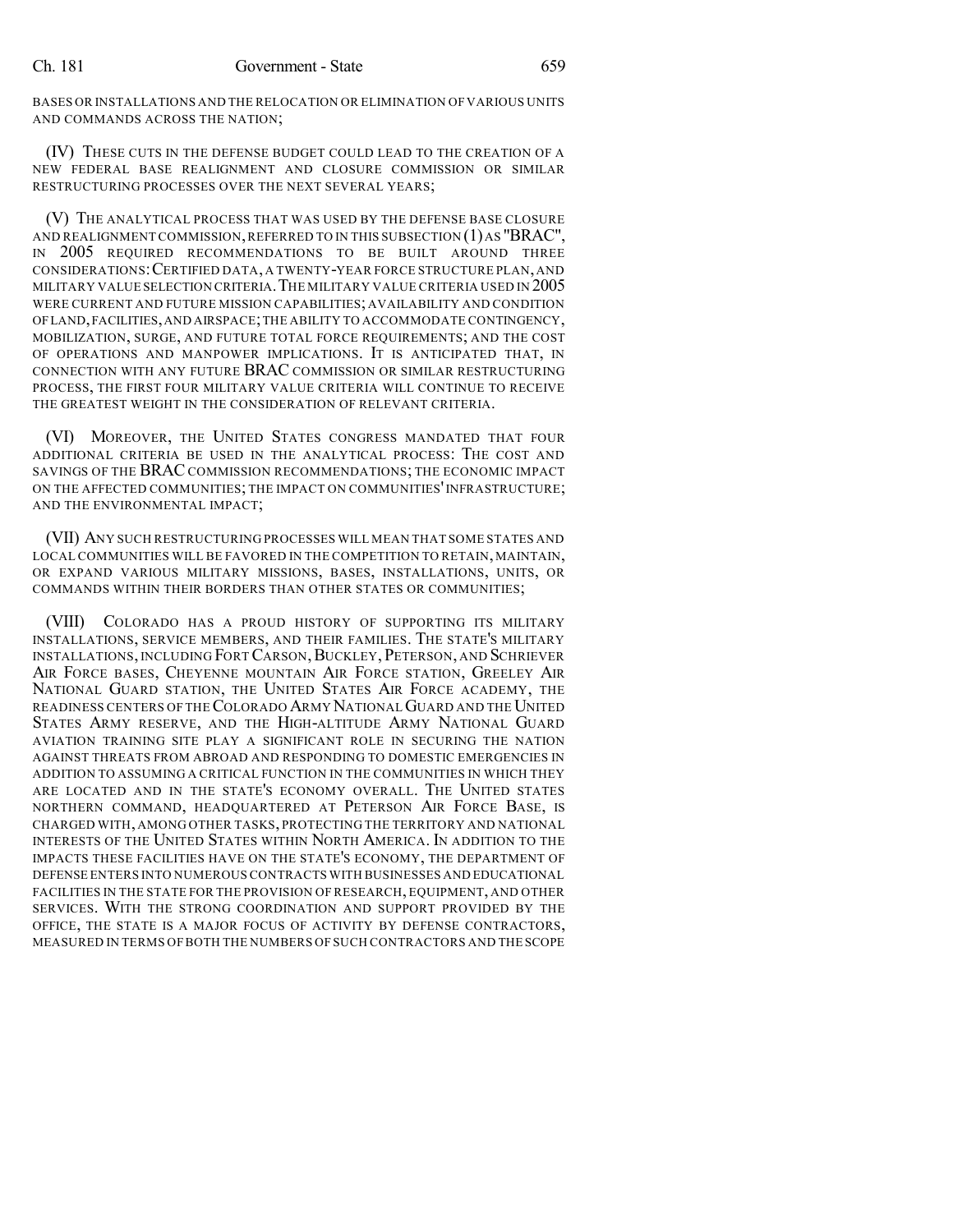OF THEIR ACTIVITIES, ESPECIALLY WITH RESPECT TO THE AEROSPACE SECTOR.

(IX) MILITARY INSTALLATIONS ALONE ACCOUNT FOR A NEARLY SEVEN BILLION DOLLAR IMPACT ON THE STATE'S ECONOMY AND, IF ONE INCLUDES THE ADDITIONAL IMPACT ON THE STATE'S ECONOMY RESULTING FROM DEFENSE-RELATED EXPENDITURES MORE BROADLY, THE OVERALL IMPACT IS LIKELY SEVERAL BILLION DOLLARS HIGHER;

(X) THE NUMBER AND EXTENT OF FIRST CLASS AND WORLD RENOWNED INSTITUTIONS OF HIGHER EDUCATION IN THE STATE ADD IMMEASURABLE COMPONENTS TO THE VALUE OF UNITED STATES MILITARY ACTIVITIES IN THE STATE BY TRAINING ACTIVE DUTY MILITARY PERSONNEL AND VETERANS TO MEET THEIR CURRENT JOB RESPONSIBILITIES AS WELL AS THE EMPLOYMENT CHALLENGES OF THE FUTURE, SUPPLYING THE MILITARY WITH WELL TRAINED GRADUATES WHO WILL ASSIST THE ARMED FORCES IN MEETING THEIR SPECIAL AND UNIQUE MISSIONS AND OBJECTIVES,AND PROVIDINGA SOURCE OFWORLD CLASSRESEARCH FACILITIES THAT WILL CONTINUE TO ASSIST OUR MILITARY IN MAINTAINING ITS OVERPOWERING TECHNOLOGICAL ADVANTAGES RELATIVE TO THE ARMED FORCES OF OTHER NATIONS;

(XI) THE CONSTELLATION OF MILITARY INSTALLATIONS, EDUCATIONAL FACILITIES, DEFENSE CONTRACTORS, AND A QUALITY AND HIGHLY TRAINED WORK FORCE PROVIDE THE NECESSARY TOOLS FOR A LARGE AND THRIVING PRESENCE IN THE STATE OF TECHNOLOGICALLY ADVANCED JOBS AND THE KIND OF SOLID FUTURE-ORIENTED ECONOMIC GROWTH THAT RESULTS FROM A STRONG RESEARCH AND DEVELOPMENT SECTOR. MILITARY-RELATED RESEARCH AND DEVELOPMENT ALSO PROMISES THE BENEFITS OF CONSIDERABLE SPINOFFS FOR COMMERCIAL USES AND APPLICATIONS.

(XII) AT LEAST TWENTY OTHER STATES HAVE CONDUCTED A STATEWIDE ANALYSIS OF THE STRENGTHS AND OPPORTUNITIES THAT THEY OFFER TO THE DEPARTMENT OF DEFENSE AS IT IMPLEMENTS ITS STRATEGIC PLANS OVER THE NEXT SEVERAL YEARS, AND AS MANY AS FIFTEEN MORE STATES ARE IN THE PROCESS OF CONDUCTING SUCH AN ANALYSIS;

(XIII) UNLIKE THESE OTHER STATES,COLORADO HAS NOT COMMISSIONED SUCH AN ANALYSIS NOR HAS IT FOLLOWED THE ACCUMULATION OF RELEVANT DATA WITH A COORDINATED AND COMPREHENSIVE STATE EFFORT TO DEMONSTRATE TO THE DEPARTMENT OF DEFENSE AND FEDERAL POLICYMAKERS THAT MAINTAINING AND EXPANDING MILITARY MISSIONS, INSTALLATIONS, AND DEFENSE-RELATED CONTRACTING IN COLORADO PROMOTES NATIONAL SECURITY AND IS A PRUDENT AND COST-EFFECTIVE INVESTMENT;

(XIV) IN CONNECTION WITH PRIOR RESTRUCTURING EFFORTS, IT APPEARS THAT FACTUAL DATA COMPILED IN THE COURSE OFPREPARING AN INDEPENDENT ANALYSIS OF THE STATE'S STRENGTHS AND OPPORTUNITIES HAS THE GREATEST IMPACT IN PERSUADING POLICYMAKERS WHERE TO MAINTAIN OR EXPAND MILITARY INSTALLATIONS IN AN ENVIRONMENT OF DECREASING FEDERAL RESOURCES; AND

(XV) ADDRESSING THE CHALLENGES RESULTING FROM ANY FUTURE RESTRUCTURING PROCESSES REQUIRES AN ORGANIZED, COORDINATED, AND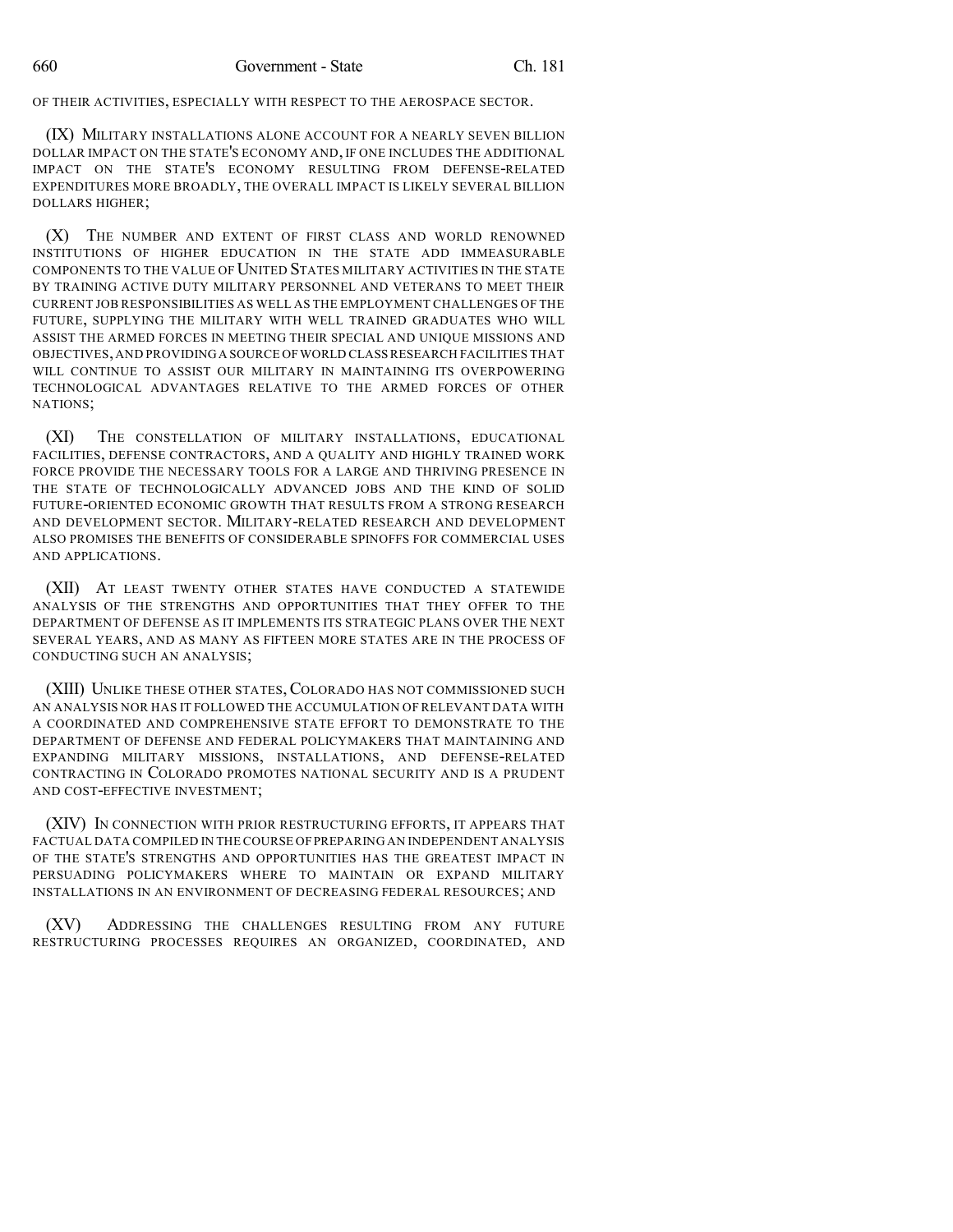PROACTIVE EFFORT ON THE PART OF THE STATE'S ENTIRE LEADERSHIP IN THE GOVERNMENTAL, FOR-PROFIT, AND NONPROFIT SECTORS.

(b) BY ENACTING THIS SECTION, THE GENERAL ASSEMBLY INTENDS TO DEMONSTRATE TO THE APPROPRIATE POLICYMAKERS IN THIS AREA, THROUGH AN INDEPENDENT AND DATA-DRIVEN ANALYSIS, THE STATE'S NUMEROUS STRATEGIC AND ECONOMIC ADVANTAGES AND HOW THE MAINTENANCE AND EXPANSION OF MILITARY MISSIONS, DEFENSE SPENDING, AND DEFENSE-RELATED INVESTMENT IN THIS STATE IS HARMONIOUS WITH AND FULLY PROMOTES THE ULTIMATE STRATEGIC OBJECTIVES OF THE DEPARTMENT OF DEFENSE AND THE NATIONAL SECURITY STRATEGY OF THE PRESIDENT OF THE UNITED STATES.

(2) AS USED IN THIS SECTION, UNLESS THE CONTEXT OTHERWISE REQUIRES:

(a) "CONTRACTOR" MEANS THE INDIVIDUAL OR ENTITY WHOSE PROPOSAL TO PREPARE THE REPORT IS ACCEPTED BY THE OFFICE PURSUANT TO PARAGRAPH (a) OF SUBSECTION (3)OF THIS SECTION AND THAT HAS BEEN AWARDED A FULLY EXECUTED CONTRACT TO PREPARE THE REPORT PURSUANT TO PARAGRAPH (a) OF SUBSECTION (4) OF THIS SECTION.

(b) "DEPARTMENT" MEANS THE DEPARTMENT OF MILITARY AND VETERANS AFFAIRS CREATED IN SECTION 24-1-127 (1), C.R.S.

(c) "FUND" MEANS THE COMPREHENSIVE REPORT ON THE VALUE OF UNITED STATES MILITARY ACTIVITIES FUND CREATED IN PARAGRAPH (a) OF SUBSECTION (6) OF THIS SECTION.

(d) "OFFICE" MEANS THE COLORADO OFFICE OF ECONOMIC DEVELOPMENT CREATED IN SECTION 24-48.5-101 (1), C.R.S.

(e) "REPORT" MEANS THE COMPREHENSIVE WRITTEN ANALYSIS SUBMITTED BY A CONTRACTOR ASSESSING THE OVERALL STRENGTHS AND ADVANTAGES OF THE STATE OF COLORADO IN MEETING THE STRATEGIC OBJECTIVES OF THE DEPARTMENT OF DEFENSE AS MORE FULLY DESCRIBED IN THIS SECTION.

(3) (a) NOT LATER THAN AUGUST 1, 2014, THE DEPARTMENT SHALL SOLICIT PROPOSALS THROUGH A REQUEST FOR PROPOSALS FROM PROSPECTIVE CONTRACTORS INTERESTED IN PREPARING A COMPREHENSIVE WRITTEN REPORT ASSESSING THE OVERALL STRENGTHS AND ADVANTAGES OF THE STATE OF COLORADO IN MEETING THE STRATEGIC OBJECTIVES OF THE DEPARTMENT OF DEFENSE AS FURTHER DESCRIBED IN THIS SECTION.

(b) THE REPORT REQUIRED BY PARAGRAPH (a) OF THIS SUBSECTION (3) WILL ANALYZE, WITHOUT LIMITATION, THE FOLLOWING MATTERS:

(I) THE ALIGNMENT OF THE STATE'S MILITARY INSTALLATIONS AND COMMUNITIES WITH ALL OF THE CRITERIA,ESPECIALLY THE MILITARY VALUE CRITERIA,THAT WERE USED IN THE 2005 DEFENSE BASE CLOSURE AND REALIGNMENT PROCESS THAT ARE SPECIFIED IN SUBPARAGRAPH  $(V)$  OF PARAGRAPH  $(a)$  OF SUBSECTION  $(1)$  OF THIS SECTION AS WELL AS WITH THE CRITERIA THAT WILL GOVERN AND INFORM ANY FUTURE RESTRUCTURING PROCESSES;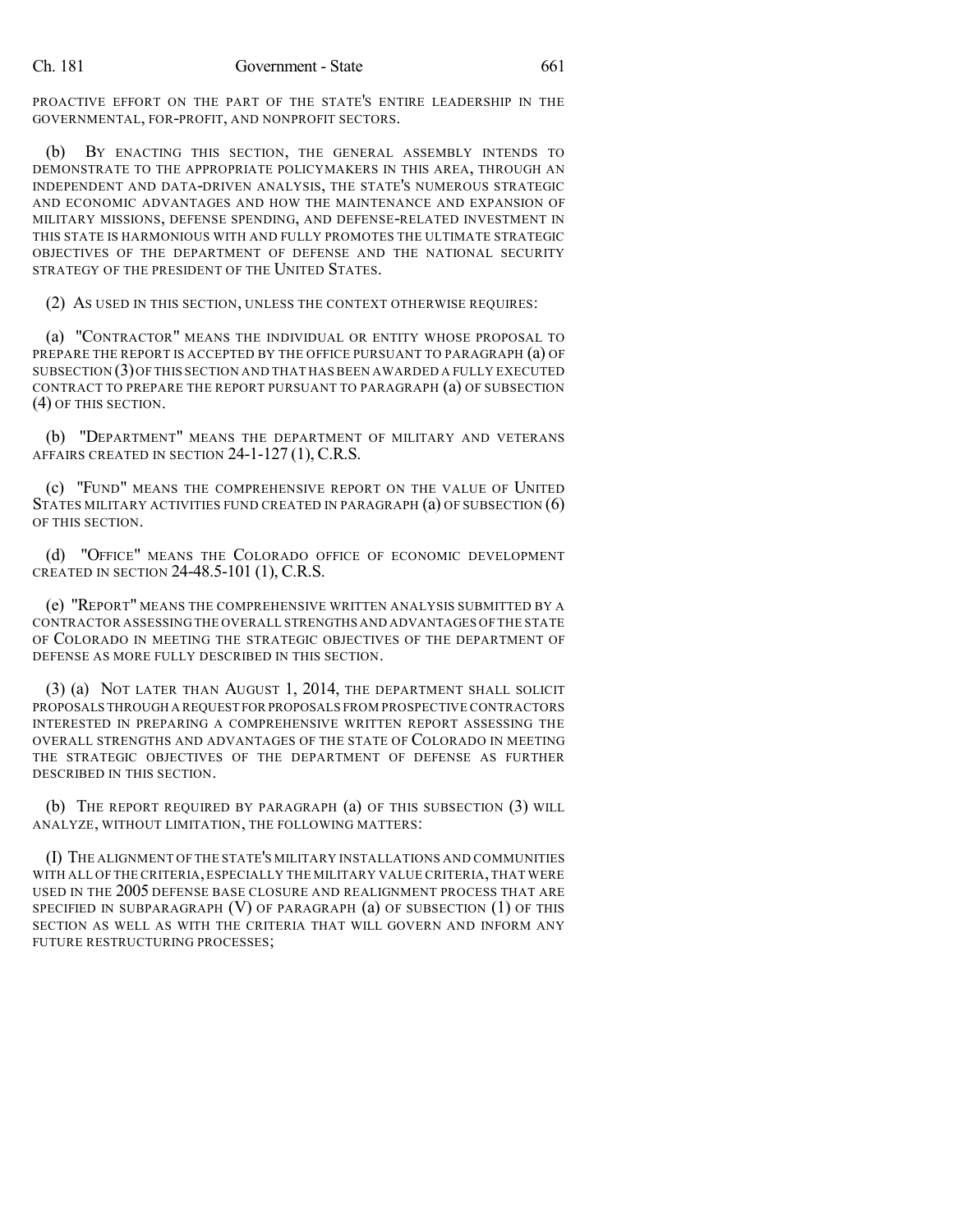662 Government - State Ch. 181

(II) HOW THE STATE'S CURRENTLY EXISTING MILITARY INSTALLATIONS, MISSIONS AND INDUSTRY, COMMUNITY SUPPORT, GEOGRAPHY, TRAINING OPPORTUNITIES, QUALITY OF LIFE FOR SERVICE MEMBERS AND THEIR FAMILIES, EDUCATIONAL INSTITUTIONS THAT INCLUDE BOTH KINDERGARTEN THROUGH TWELFTH GRADE AND SECONDARY, CIVILIAN ECONOMY, TRANSPORTATION INFRASTRUCTURE, TECHNOLOGICAL CAPACITIES,AND OTHER FACTORS SUPPORT AND COMPLEMENT THE STRATEGIC OBJECTIVES OF THE DEPARTMENT OF DEFENSE;

(III) THE PRIOR EXPERIENCE OFTHE STATE IN ADDRESSING THE CHALLENGES FROM THE BASE REALIGNMENT AND CLOSURE COMMISSION IN 2005 OR OTHER PAST RESTRUCTURING PROCESSES;

(IV) THE ALIGNMENT OF THE STATE'S MILITARY INSTALLATIONS AND COMMUNITIES WITH THE FOUR CRITERIA THAT THE UNITED STATES CONGRESS HAS MANDATED BE USED IN THE ANALYTICAL PROCESS AS SPECIFIED IN SUBPARAGRAPH (VI) OF PARAGRAPH (a) OF SUBSECTION (1) OF THIS SECTION;

(V) THE DATA DEMONSTRATING THE STATEWIDE IMPACT OF DEFENSE INSTALLATIONS, MISSIONS, AND INDUSTRY ON THE STATE'S ECONOMY;

(VI) THE POTENTIAL OF EXISTING DEFENSE INSTALLATIONS, MISSIONS, AND INDUSTRY AND LOCAL COMMUNITIES IN THE STATE TO SUPPORT REALIGNMENT ACTIONS THAT WILL ENHANCE NATIONAL DEFENSE CAPABILITY; AND

(VII) SUCH ADDITIONAL MATTERS, SPECIFIED IN THE REQUEST FOR PROPOSALS, AS THE DEPARTMENT, IN CONSULTATION WITH THE OFFICE, DETERMINES SHOULD BE INCLUDED IN THE REPORT TO PROMOTE THE INTENT OF THIS SECTION.

(c) THE CONTRACTOR SHALL CONSOLIDATE THE ANALYSIS IT UNDERTAKES OF THE ITEMS SPECIFIED IN PARAGRAPH (b) OF THIS SUBSECTION (3) AS SUCH ITEMS MAY BE MORE FULLY SPECIFIED IN THE REQUESTS FOR PROPOSALS INTO A COMPREHENSIVE WRITTEN REPORT SUPPORTED BY INDEPENDENTLY DERIVED AND VERIFIED INFORMATION TO BE USED AS A TOOL FOR DEMONSTRATING TO POLICYMAKERS HOW MILITARY MISSION AND DEFENSE INDUSTRY RETENTION AND EXPANSION AND DEFENSE SPENDING AND INVESTMENT IN COLORADO BEST SERVES THE DEPARTMENT OF DEFENSE FROM THE STANDPOINT OF BOTH NATIONAL SECURITY AND COST EFFECTIVENESS.

(d) THE MINIMUM QUALIFICATIONS FOR THE CONTRACTOR MUST BE SPECIFIED IN THE REQUEST FOR PROPOSALS; EXCEPT THAT, AT A MINIMUM, THE CONTRACTOR MUST<sup>\*</sup>

(I) BE FULLY INDEPENDENT OF THE STATE, ANY POLITICAL SUBDIVISION OF THE STATE, AND THE DEPARTMENT OF DEFENSE. THE DEPARTMENT SHALL PROVIDE GREATER SPECIFICATION CONCERNING THE MANNER IN WHICH THE CONTRACTOR SATISFIES THIS SUBPARAGRAPH (I) IN THE REQUEST FOR PROPOSALS.

(II) POSSESS SUBSTANTIAL EXPERIENCE ANALYZING MILITARY INSTALLATION STRENGTHS AND WEAKNESSES AND COMPATIBILITY WITH MILITARY MISSION REQUIREMENTS;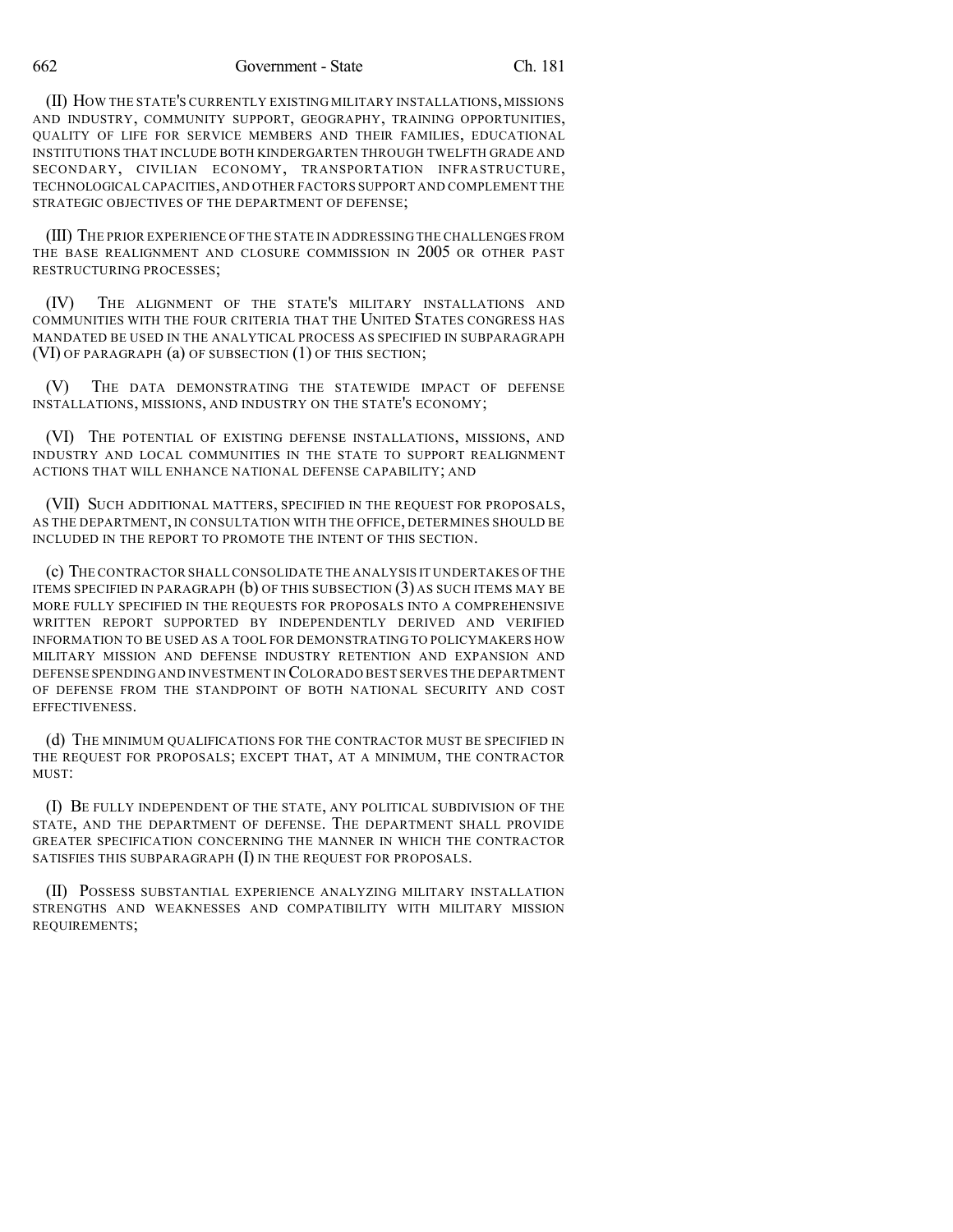(III) POSSESS SUBSTANTIAL EXPERIENCE PERFORMING ANALYSIS BASED ON THE STRATEGIC PLANS OF THE DEPARTMENT OF DEFENSE; AND

(IV) POSSESS SUBSTANTIAL EXPERIENCE ANALYZING THE ECONOMIC IMPACT OF DEFENSE INSTALLATIONS, MISSIONS, AND INDUSTRY.

(4) (a) NOT LATER THAN OCTOBER 1, 2014, THE DEPARTMENT SHALL ACCEPT A PROPOSAL SUBMITTED BY A PARTICULAR CONTRACTOR AND SHALL AWARD TO THE CONTRACTOR WHOSE PROPOSAL IT ACCEPTS A FULLY EXECUTED CONTRACT TO PREPARE THE REPORT.

(b) AS MAY BE FURTHER SPECIFIED IN THE REQUEST FOR PROPOSALS, IN COMPLETING THE REPORT, THE CONTRACTOR WHOSE PROPOSAL IS SELECTED MAY ENTER INTO A CONTRACT WITH ONE OR MORE INDIVIDUALS OR ENTITIES AS NECESSARY TO FULFILL ANY PORTION OF THE WORK REQUIRED UNDER THE CONTRACT.

(c) THE CONTRACTOR SHALL COMPLETE THE REPORT NOT LATER THAN APRIL 15, 2015.

(d) UPON COMPLETION OF THE REPORT,THE CONTRACTOR SHALL PROVIDE COPIES OF THE REPORT TO THE GOVERNOR, THE ADJUTANT GENERAL OF THE DEPARTMENT, THE DIRECTOR OF THE OFFICE, THE COMMITTEES OF REFERENCE OF THE GENERAL ASSEMBLY EXERCISING JURISDICTION OVER MILITARY AFFAIRS, AND TO EACH MEMBER OF COLORADO'S CONGRESSIONAL DELEGATION.

(e) THE DEPARTMENT IS NOT REQUIRED TO COMPLY WITH ARTICLES 101 TO 112 OF TITLE 24, C.R.S., IN ISSUING A REQUEST FOR PROPOSALS, SELECTING A CONTRACTOR, EXECUTING THE CONTRACT, OR PERFORMING ANY OTHER DUTY DELEGATED TO IT UNDER THIS SECTION.

(5) THE DEPARTMENT, IN CONSULTATION WITH THE OFFICE, SHALL PREPARE THE REQUEST FOR PROPOSALS, SELECT THE CONTRACTOR, AND PERFORM ALL OTHER DUTIES DELEGATED TO THE DEPARTMENT UNDER THIS SECTION.

(6)(a) THERE IS HEREBY CREATED IN THE STATE TREASURY THE COMPREHENSIVE REPORT ON THE VALUE OF UNITED STATES MILITARY ACTIVITIES FUND. THE FUND IS ADMINISTERED BY THE ADJUTANT GENERAL ACTING AS THE EXECUTIVE DIRECTOR OF THE DEPARTMENT. THE FUND CONSISTS OF ALL MONEYS APPROPRIATED TO THE FUND BY THE GENERAL ASSEMBLY, ALL MONEYS COLLECTED BY THE DEPARTMENT FOR THE PURPOSES OF THIS SECTION FROM FEDERAL GRANTS AND OTHER CONTRIBUTIONS, AND GIFTS, GRANTS, AND DONATIONS RECEIVED FROM ANY OTHER ORGANIZATION, ENTITY, OR INDIVIDUAL, PUBLIC OR PRIVATE. ALL SUCH MONEYS ARE TRANSMITTED TO THE STATE TREASURER AND CREDITED TO THE FUND. ANY MONEYS IN THE FUND AT THE END OF ANY FISCAL YEAR DO NOT REVERT TO THE GENERAL FUND.

(b) ALL MONEYS IN THE FUND ARE SUBJECT TO ANNUAL APPROPRIATION BY THE GENERAL ASSEMBLY TO PAY THE COSTS TO PRODUCE THE REPORT REQUIRED BY THIS SECTION. FOR ANY FISCAL YEAR, NO MORE THAN TWO AND ONE-HALF PERCENT OF THE MONEYS IN THE FUND MAY BE EXPENDED BY THE DEPARTMENT FOR THE COSTS